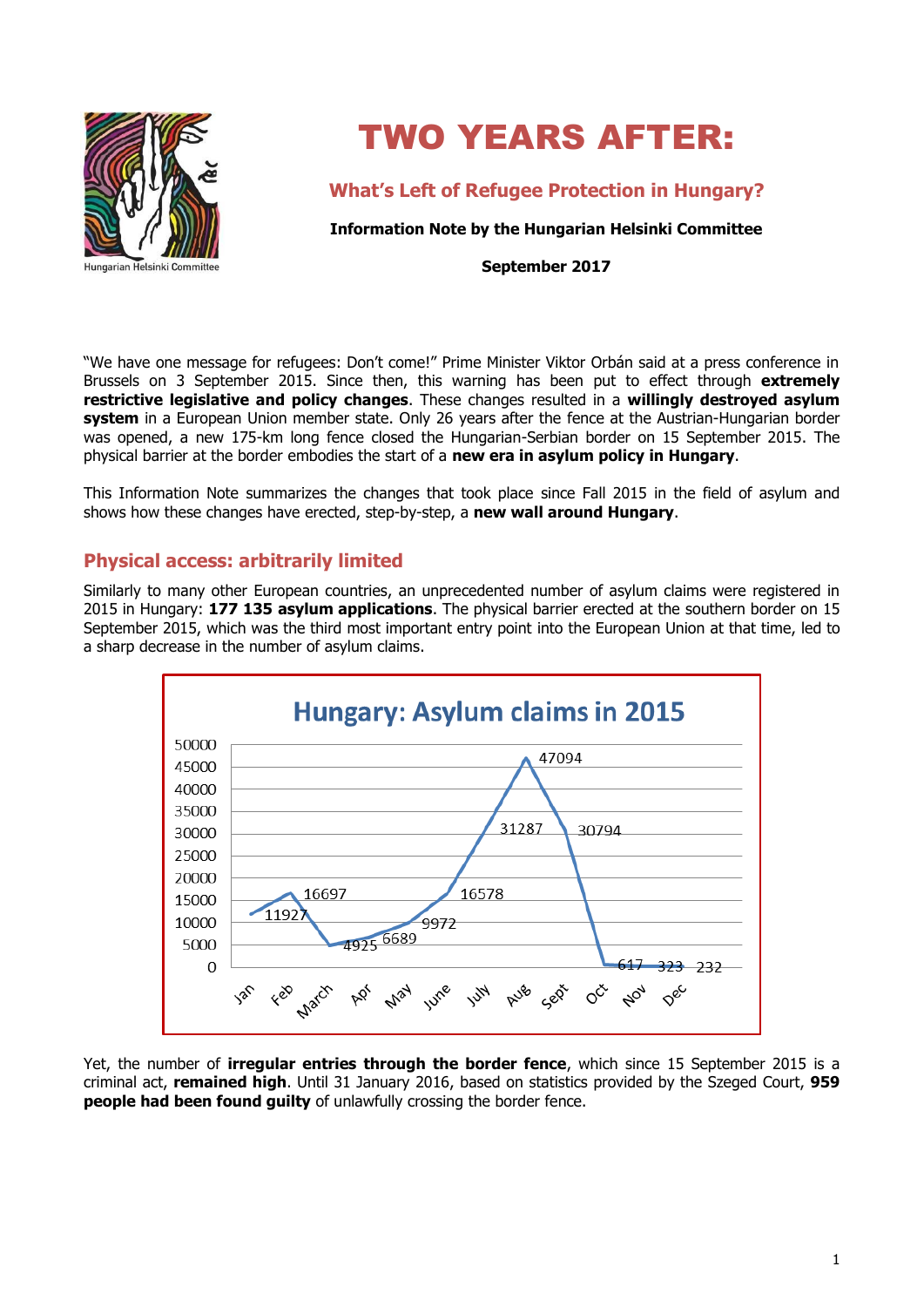

Altogether, between the 15 September 2015 and 10 July 2016 **2 888** criminal procedures started at the Szeged criminal court under the new Penal Code for illegally crossing the border fence. In **2836** cases the decisions became final and **2 792** (over 98%) were found guilty and received an expulsion order. Between the 10 July and 31 December 2016 **only seven** cases have been tried for "illegally crossing the border fence".

In 2016, a total of **29 432 asylum applications** were submitted in Hungary. While this is a much smaller number than in 2015, at the same time, it shows that the physical fence in itself cannot stop those wishing to seek protection. Therefore, the government decided to enact further measures to curb the number of irregular entries, in the form of a policy of **push-backs** at the border that were very often **violent**. This means that migrants who enter Hungary through the border fence are immediately returned to the Serbian side of the fence, often by using excessive force or ill-treatment. The following chart shows the growing trend of applications during the first half of the 2016 and the sudden decrease from 5 July 2016, which had been brought about by legal amendments aiming to 'legalise' the massive extrajudicial push-back of asylumseekers.



Between March and December 2016, an ever-growing number of migrants continued to gather in the socalled **'pre-transit areas'**. These areas are partly on Hungarian, partly on Serbian territory and can be found on the external side of the border fence, close to the entrance of the transit zones. Here, people waited in the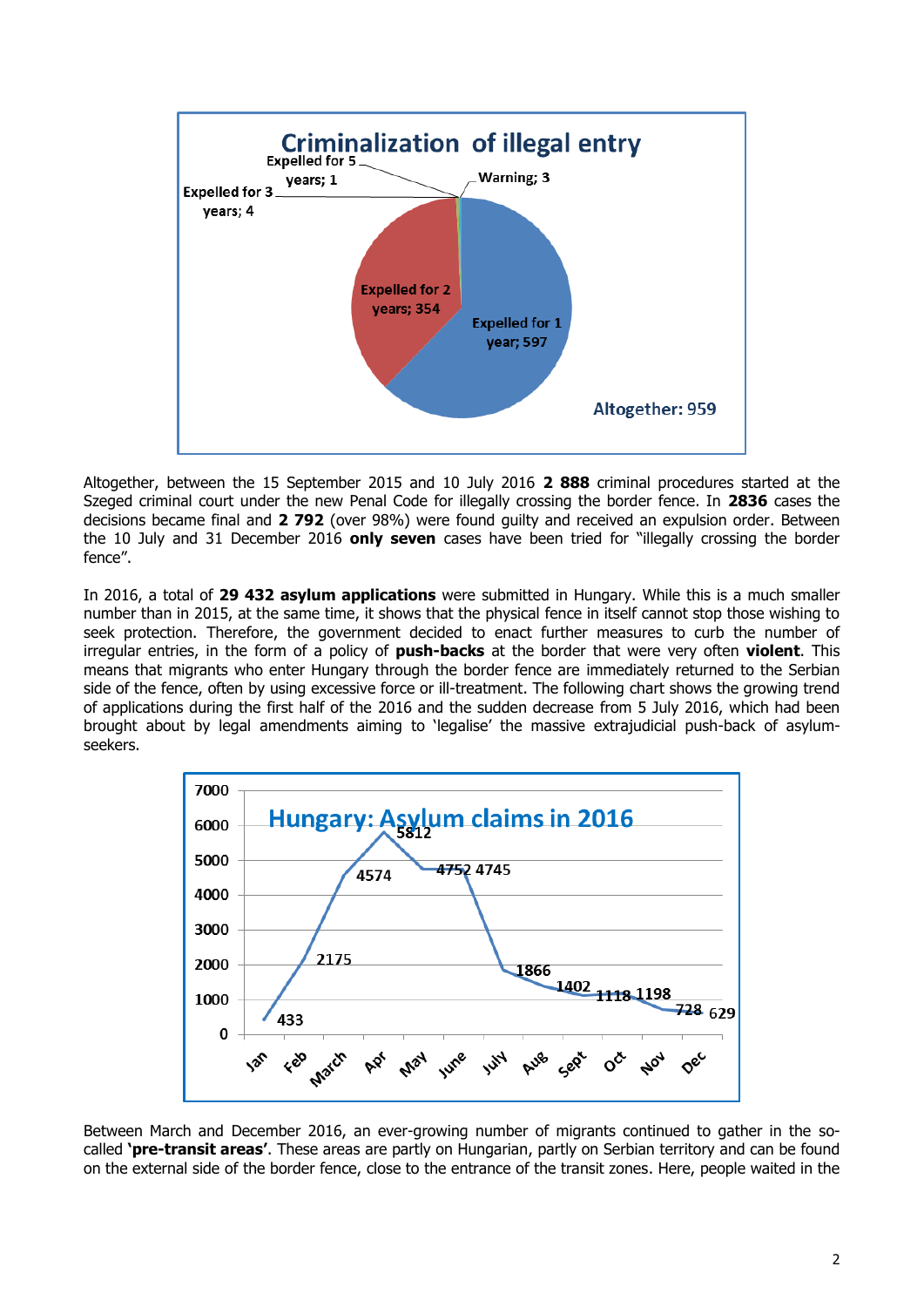hope of entering the Hungarian transit zones and accessing the asylum procedure in a lawful manner. Although the pre-transit areas are physically partly located on Hungarian soil, the **Hungarian authorities provided little to nothing to meet basic human needs or ensure human rights**. People staying in the pre-transit areas waited in makeshift tents made of blankets distributed by UNHCR, which would provide some shade from the sun in the summer but gave no shelter from the rain and cold. Since the winter of 2016, Serbian authorities have been making efforts to provide shelter in Serbia for those who are waiting in Serbia. Now asylum-seekers only travel to the pre-transit area when they are about to be allowed to enter the transit zone in Hungary.



Those waiting in the pre-transit areas were very frustrated by **the unpredictable length of waiting and the arbitrary nature of the admission system**, based on a highly non-transparent waiting list managed by selected 'community leaders'. The Hungarian asylum authority limited the number of asylum-seekers allowed to access the transit zones to 10-10 persons in November 2016 and since 23 January 2017, to 5-5 persons per zone per day. These arbitrary limitations have no legal basis. Therefore, **only 10 asylumseekers are admitted to the transit zones and thus to the asylum procedure on each working day (50 persons per week)**.

Under new rules that took effect on 5 July 2016 (and were expanded in late March 2017), the Hungarian police have to automatically push back potential asylum-seekers who are apprehended within 8 km (5 miles) of either the Serbian-Hungarian or the Croatian-Hungarian border to the external side of the border fence. As a consequence of these measures, between 5 July 2016 and 31 August 2017, **14 438 irregular migrants were pushed back from deep within Hungarian territory to the external side of the border fence. Furthermore,** in **18 334 cases irregular migrants were denied access** while they had attempted to cross the border fence. These people were **denied the right to apply for international protection, despite the fact that most of them came from war and terror-torn countries** such as Syria, Iraq or Afghanistan. The below chart illustrates the number of asylum applications submitted and the number of cases in which migrants were blocked from entering at the border (thus prevented from applying for asylum) since 5 July 2016. At the cost of breaching the right to seek asylum, this deterrence measure proved quite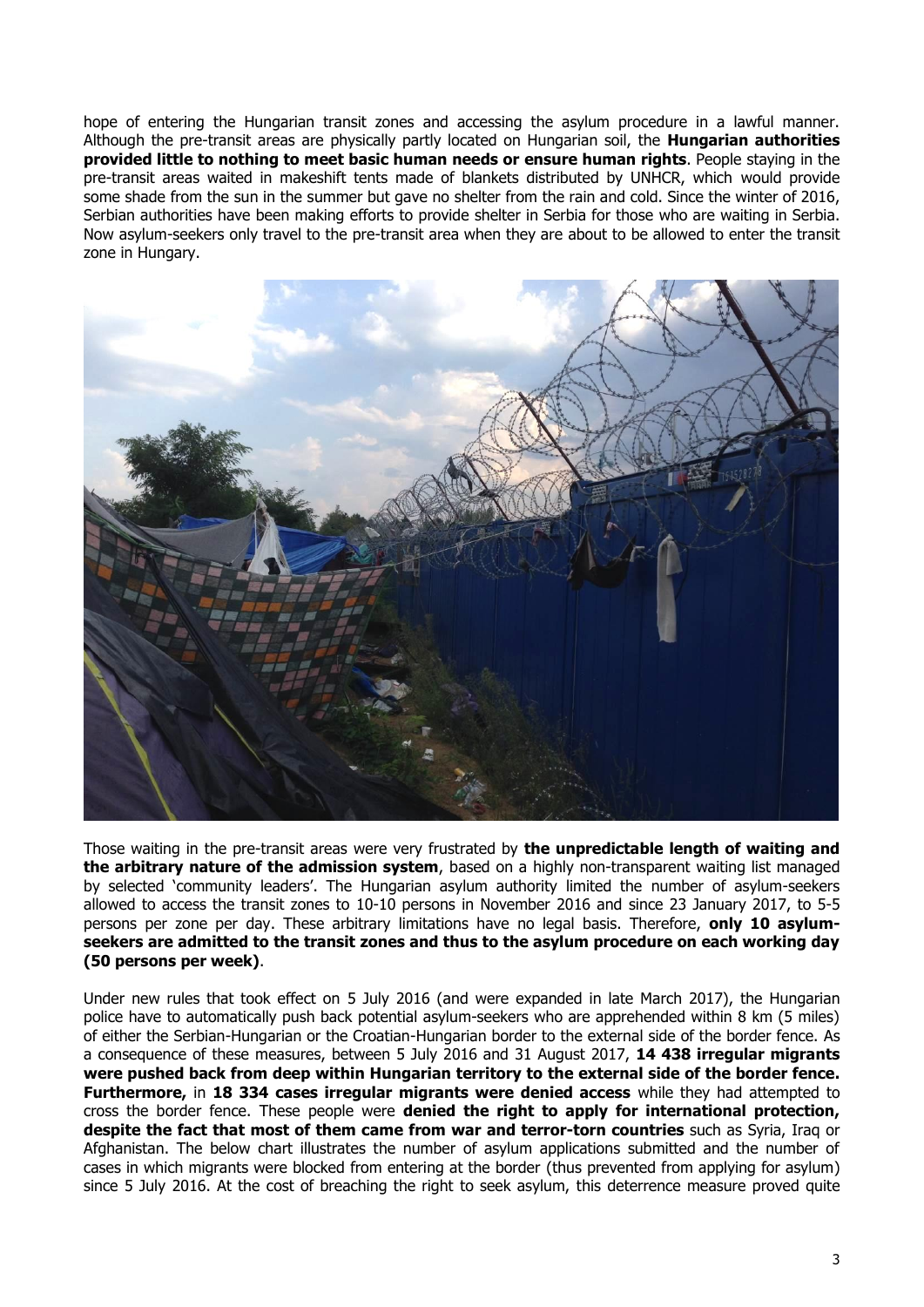effective in keeping potential asylum-seekers out of the country and thus keeping the number of application extremely low.



As a result of all these measures, between January and August 2017, **only 2 491 asylum applications** were submitted in Hungary. Since the asylum authority kept the daily limit of asylum-seekers admitted to the transit zone at 10 per day, the wait in Serbia for those wishing to enter Hungary has become much longer. Since 28 March 2017, the contained detention centres that are **the transit zones have become the only**  locations where asylum applications may be submitted.

# **Ill-treatment at the border: systematic**

The fence at the Serbian-Hungarian border was built with the clear intention of **deterring migrants and asylum-seekers** from entering Hungary. The physical barrier was accompanied and reinforced by legal measures, such as the criminalization of illegal entry and later, when this measure failed to stop irregular entries, followed by the legalisation of extrajudicial push-backs. These push-backs have been also accompanied and reinforced by **violence** as a further deterrence measure as reported by many persons who had attempted to cross into Hungary.



Since late spring 2016, the HHC and other organisations working with migrants and refugees, including the UNHCR and Médecins Sans Frontières (MSF), have been receiving reports and documented **hundreds of individual cases of violence perpetrated against would-be asylum-seekers and migrants** at and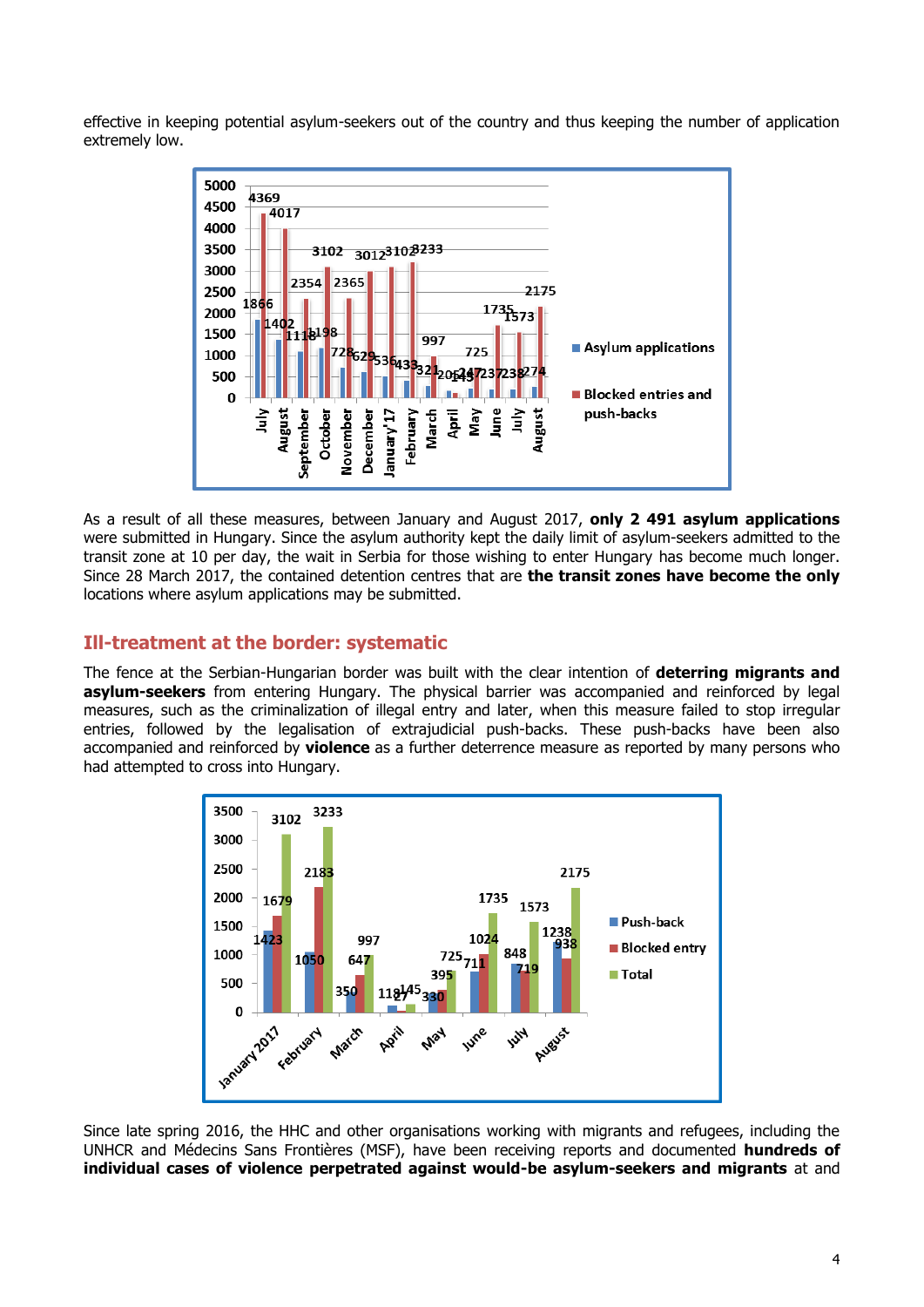around the Hungarian-Serbian border. Common to these reports is the indiscriminate nature of the violence and the claim that perpetrators wore uniforms consistent with those of the Hungarian police and military. Between 5 July 2016 and 31 August 2017, **14 438 irregular migrants were pushed back** from deep within Hungarian territory to the external side of the border fence. In addition to being **denied the right to apply for asylum,** many of them were also **severely ill-treated by persons in uniform**.

The HHC report *Pushed Back at the Door*<sup>1</sup> summarizes these experiences of violent push-backs. The increasing and systematic pattern of violence against would-be asylum-seekers is further evidenced by reports released by Human Rights Watch and Amnesty International<sup>2</sup>. The doctors of MSF in Serbia reported that they had been treating injuries caused by Hungarian authorities on a daily basis. This shocking reality is evidenced by a set of video testimonies recorded by a Hungarian news portal on 24 August 2016 in English.<sup>3</sup> A Frontex spokesperson has described the situation in an article of the French newspaper *Libération* on 18 September 2016 as "well-documented abuses on the Hungary-Serbia border".<sup>4</sup> Despite the fact that 56 **reports** had been filed for abuse committed against migrants at the border and the prosecutor's office launched 50 investigations, so far only one member of the police and one member of the army were convicted (fined) in court.<sup>5</sup>

# **Legal access to protection: obstructed**

A series of legal changes enacted since September 2015 were aimed at severely curbing access to protection in Hungary. The following chronological list contains only the milestones, since a full inventory of these changes would exhaust the limits of this paper.

#### As of **1 August 2015**:

- **Serbia** is designated **as a safe third country** for asylum-seekers, resulting in the **quasi-automatic rejection of over 99 percent of asylum claims**;
- Extremely accelerated **asylum proceedings**;
- The one-instance **judicial review of asylum cases** is rendered **ineffective** with unreasonably **short deadlines** for submitting an appeal;
- **Transit zones** are introduced, where immigration and asylum cases are processed.

#### As of **15 September 2015:**

- The asylum procedure at the border a specific type of **admissibility procedure -** is introduced, which can only be initiated if the applicant submitted her/his asylum claim in a **transit zone;**
- The **unreasonably short deadline** of the admissibility procedure is further shortened: the asylum authority has to deliver a decision in maximum **8 calendar days;**
- In parallel with the inadmissibility decision, the asylum authority also **immediately expels** the rejected asylum-seeker and orders a **ban on entry and stay for 1 or 2 years**;
- **Criminal sanctions** are introduced for illegal border-crossing through the border fence.

#### As of **5 July 2016**:

 Hungarian police are obliged to automatically push back asylum-seekers who are apprehended within 8 km (5 miles) of either the Serbian-Hungarian or the Croatian-Hungarian border to the external side of the border fence.

#### As of **28 March 2017**:

- 'State of crisis due to mass migration' extended until 7 September 2017 (and now extended by a further six months);
- During this state of crisis special rules apply to third-country nationals unlawfully entering and/or staying in Hungary and to those seeking asylum, including:
	- o Police are authorised to **[push-back](http://www.helsinki.hu/wp-content/uploads/HHC-info-update-push-backs-5-July-2016.pdf)** unlawfully staying migrants who wish to seek asylum in Hungary across the border fence from any part of the country, without any legal procedure or opportunity to challenge this measure. <sup>6</sup>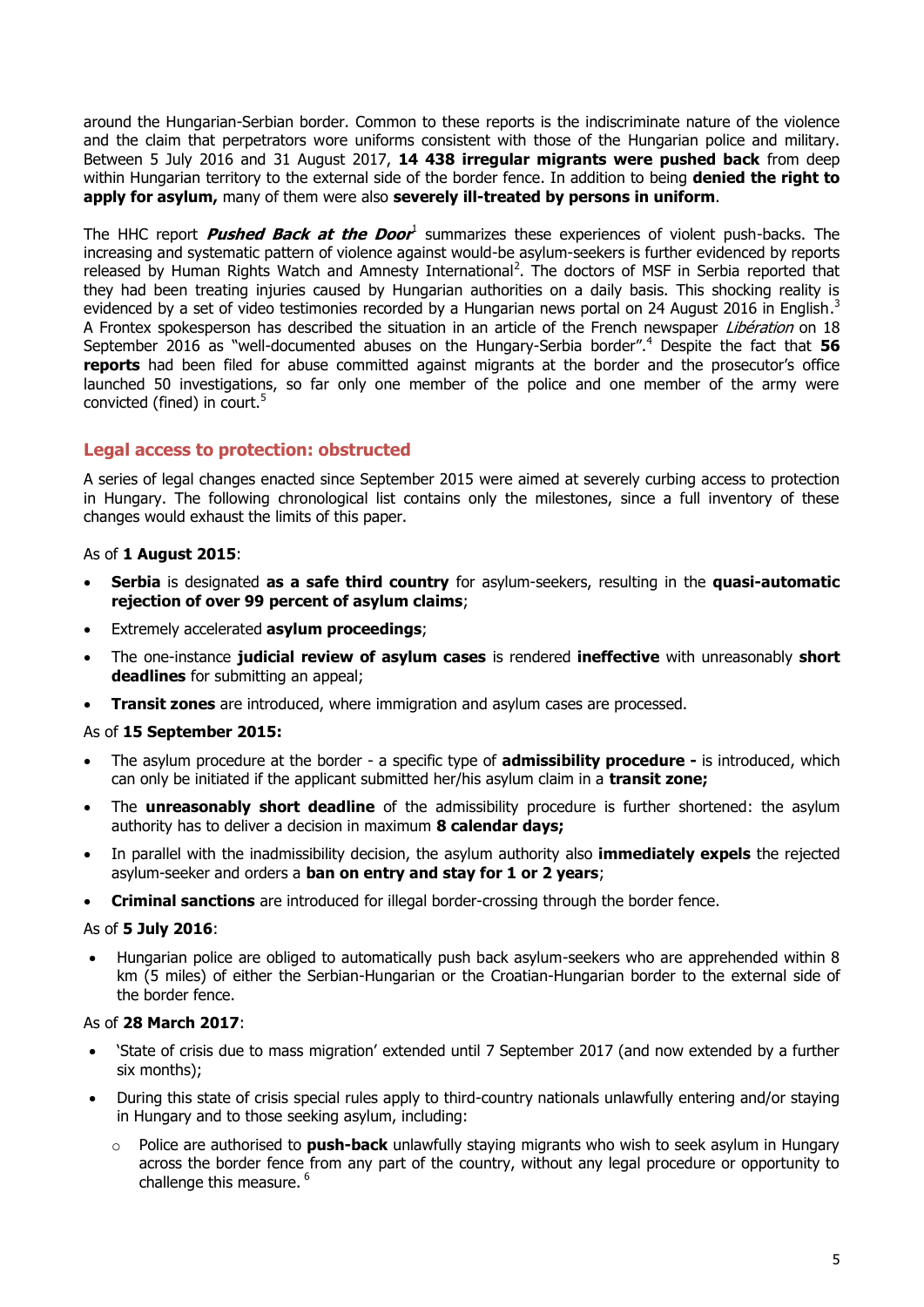- o **Asylum applications can only be submitted** in the transit zones at the border. Asylum-seekers are to be **held in the transit zones** for the entire asylum procedure without any legal basis for detention or judicial remedies.
- o All **vulnerable persons and unaccompanied asylum-seeking children** over 14 years of age will be also **automatically detained**.
- o **The deadlines to seek judicial review** against inadmissibility decisions and rejections of asylum applications are **drastically shortened to 3 days**, hindering the applicant's ability to challenge these decisions in court.

These legal changes constitute flagrant violations of European Union asylum law as well as European and international human rights standards and European values.

#### **Reception conditions: worsening**

The new era in asylum policy that began in 2015 also manifested itself in a different approach to the provision of reception conditions. Permanent, better equipped reception facilities were replaced with temporary centres offering less favourable reception conditions. In 2015, the asylum authority closed the Debrecen Reception Centre (which had the largest capacity). At the end of 2016, another open reception centre, in Bicske, was also closed. The Bicske facility used to be the best equipped reception centre and, since it was located close to Budapest, it provided more opportunities for asylum-seekers and refugees to start a new life, build new relationships and start their integration.



In parallel with **closing down permanent asylum reception facilities**, a temporary container camp in Kiskunhalas was opened, which had previously been an asylum detention centre. A **tent camp** opened in Körmend in May 2016. Both facilities exemplify **poorer reception conditions and fewer opportunities for integration**. In addition to that, the tent camp in Körmend was inadequate during the cold winter of 2016, since the tents were cold and dark. The immigration office refused to transfer asylum-seekers from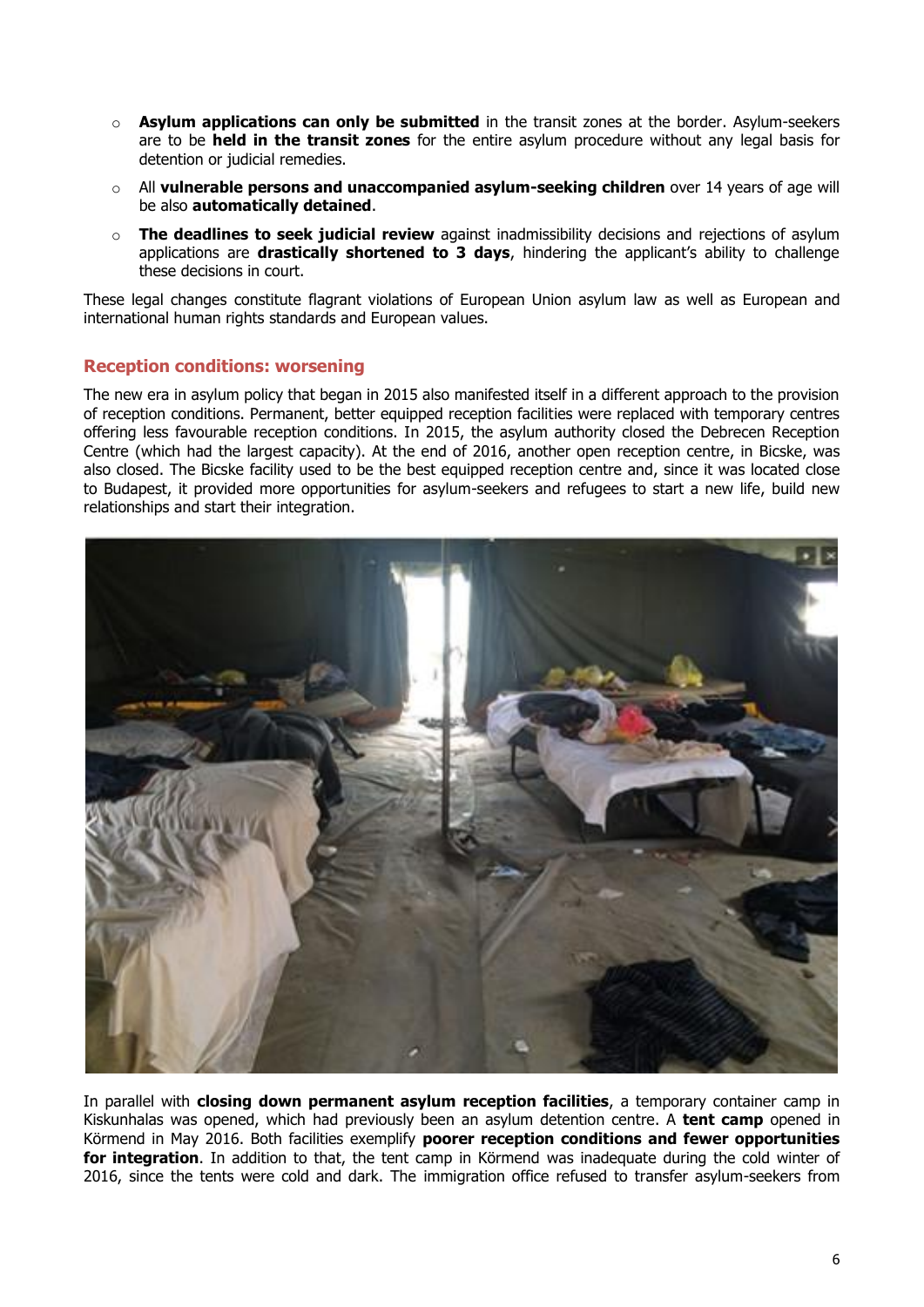these severely inadequate conditions to other centres with ample free capacity, despite repeated requests. In May 2017, the tent camp in Körmend was closed. At the time of writing, there is only one person staying in the Kiskunhalas temporary container camp.

In 2016, **asylum-seekers were frequently detained** and in 2017 the detention of asylum-seekers has become the norm rather than the exception.

As of **1 April 2016** the asylum authority stopped the **monthly cash allowance** of free use to asylumseekers as well as the school-enrolment benefits previously provided to asylum-seekers.

At the moment of writing, most asylum-seekers in Hungary are **detained** in one of the **two transit zones** along the Serbian-Hungarian border. On 31 August 2017, in the two transit zones **436 asylum-seekers were held in detention**, including **226 children and unaccompanied minors** between the age of 14 and 18 years. The material conditions and the services available in the transit zones are seriously lacking and unfortunately have not significantly improved since their opening.

The **transit zones** are in remote locations, built into the border fence.

Offices and living quarters are found in containers about 13 sq. meters in size (approximately  $4 \times 3$  meters). Asylum-seekers stay in containers furnished with 5 beds. When five people are staying in a room, there is no moving space left. The containers are placed in a square and in the middle there is a courtyard with a playground for children and a ping-pong table. The entire transit zone is surrounded by a **razor-wire fence, and is patrolled by police officers and armed security guards**. There are cameras in every corner; there is no privacy or silence.

Although there are some amenities suitable for children, such as a playground, playroom and a studying room, and social workers draw with children for some hours every other day, there is currently still **no access to adequate children-specific care and proper education**. There are no activities organized for the adults, therefore asylum-seekers have no opportunity to spend their time in a meaningful way.



**Specialized medical assistance is not available** within the transit zones. Therefore, when pregnant women have to be taken for a medical examination, 2 or 3 policemen escort them to a nearby hospital. A pregnant woman reported that the policemen had stayed in the examining room during her pre-natal medical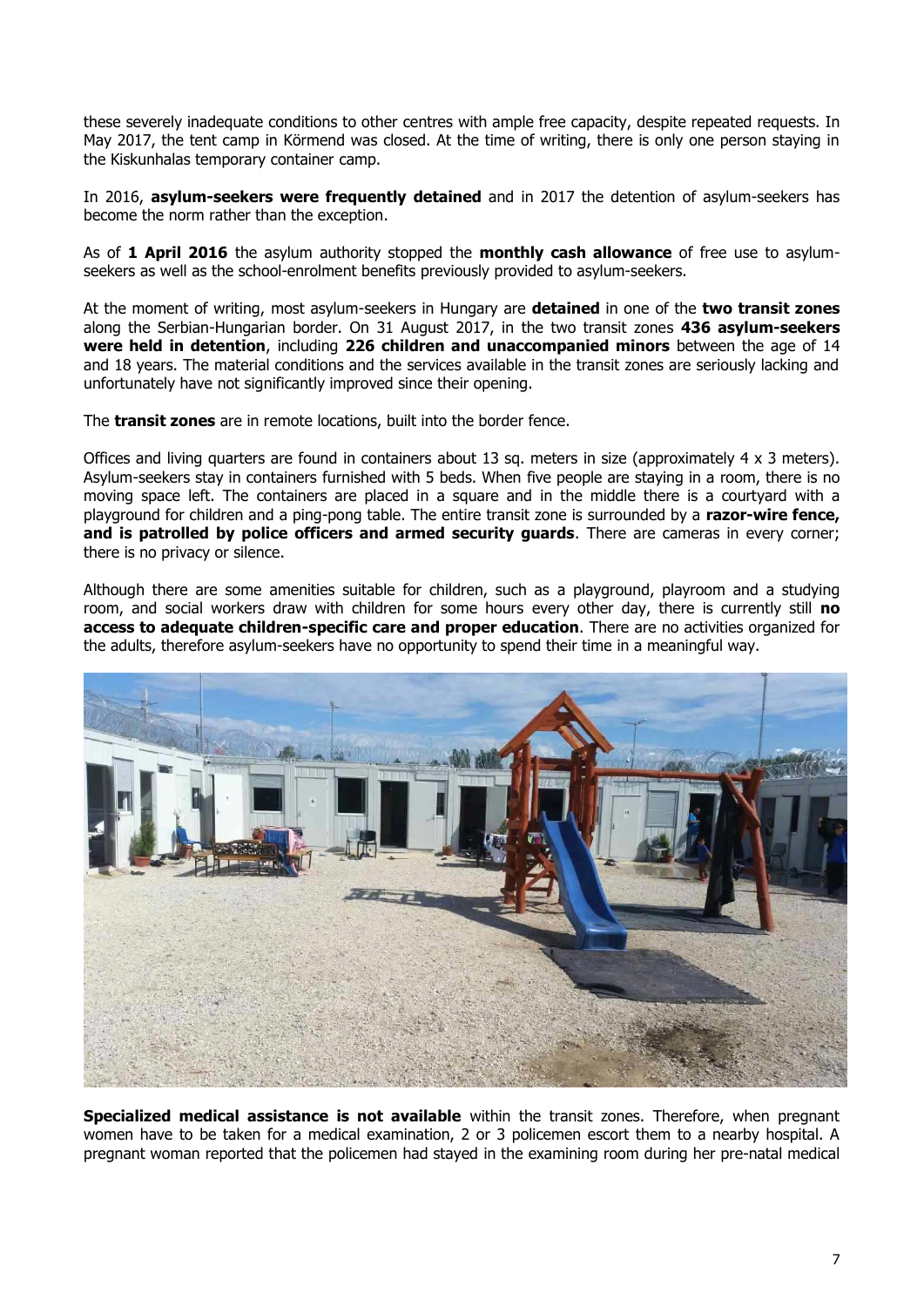check-up. No interpretation is provided during the medical examination, which makes communication and building confidence between doctor and patient extremely difficult.

## **Detention: automatic**

In 2015, amid the large-scale arrivals, relatively few asylum-seekers were held in detention compared to previous years. However, this changed in 2016, when asylum-seekers were frequently detained, meaning that **asylum detention** was used far more frequently than as a last resort. In 2016, asylum-seekers in detention frequently outnumbered those staying in open reception centres.





In 2017, this policy continued with the **automatic detention** of all asylum-seekers in the transit zones since 28 March 2017, save unaccompanied minors under the age of 14.

On 31 August 2017, **436 asylum-seekers were detained** in the two transit zones, 17 asylum-seekers where held in asylum detention facilities and **only 15** asylum-seekers were accommodated **in open reception centres**. **96 percent asylum-seekers are held in detention**.

#### **Procedural safeguards: deteriorating**

Already in 2015, among EU member states, Hungary had one of the lowest recognition rates with only 14.6 % of asylum decisions granting international protection. **The recognition rate in 2016 dropped to 9 %,**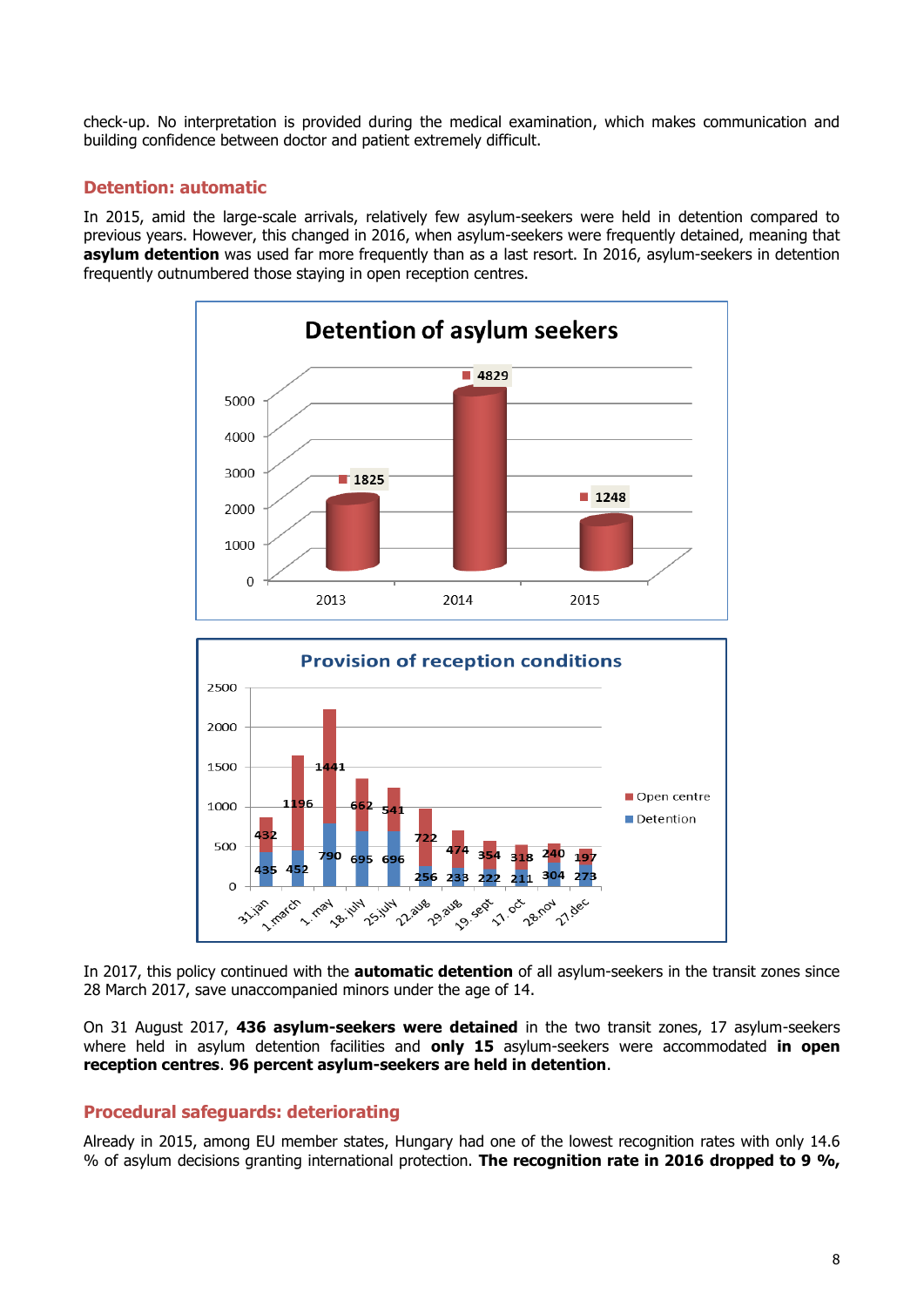the lowest in the entire EU, granting only 405 asylum-seekers international protection. In 2016, Hungary **rejected 91 % of Syrian, 87 % of Iraqi and 94 % of Afghan asylum claims**.



In January-August 2017, **618** asylum-seekers were **granted protection** (of which 68 were refugee and 550 were subsidiary protection statuses); **2 551** applications were rejected. The recognition rate for those arriving from war- and terror-torn countries is extremely low.

| <b>January-August 2017</b>         |                           |                                             |                                     |                            |
|------------------------------------|---------------------------|---------------------------------------------|-------------------------------------|----------------------------|
| <b>Country of</b><br><b>Origin</b> | All in-merit<br>decisions | <b>Protection Granted</b>                   | <b>Protection</b><br><b>Refused</b> | <b>Recognition</b><br>Rate |
| <b>Afghanistan</b>                 | 1 3 5 9                   | 225 (14 refugee, 211 subsidiary protection) | 1 1 3 4                             | 19,8%                      |
| Iraq                               | 370                       | 65 (7 refugee, 58 subsidiary protection)    | 305                                 | 17,5%                      |
| <b>Somalia</b>                     | 12                        | 9 (1 refugee, 8 subsidiary protection)      | 3                                   | <b>75%</b>                 |
| <b>Syria</b>                       | 826                       | 253 (9 refugee, 244 subsidiary protection)  | 573                                 | 30,6%                      |

# **Vulnerabilities: ignored**

The early identification of asylum-seekers with special needs is lacking **a proper legal framework and an established protocol**. Hungarian law defines this group as unaccompanied minors and other vulnerable persons, in particular children, elderly and disabled persons, pregnant women, single parents with children and victims of torture, sexual or other forms of violence, of whom "it can be established – following the assessment of her/his individual situation  $-$  that she/he has special needs".<sup>7</sup>

When the border procedure was introduced on 15 September 2015, asylum-seekers with **special needs** were exempted. Due the lack of an established framework, however, this safeguard remained **ineffective in practice** as case officers identified an applicant's vulnerability solely on the basis of visible criteria such as pregnancy, being a minor or having a physical disability. Since 28 March 2017, all asylum-seekers, including **all vulnerable persons** and unaccompanied asylum-seeking **children over 14 years of age** are **detained in the transit zones**. The detention of unaccompanied minor children between the ages of 14-18 years is clearly against the best interest of the child. The special rules applied in the state of crisis have resulted in the **complete disrespect** for the rights of vulnerable asylum-seekers to be treated according to their special needs and Hungary's obligations set forth in EU law.

#### **Integration: dismantled**

Since 1 June 2016, the Hungarian **state has completely withdrawn from integration services** provided to beneficiaries of international protection. This leaves recognised refugees and beneficiaries of subsidiary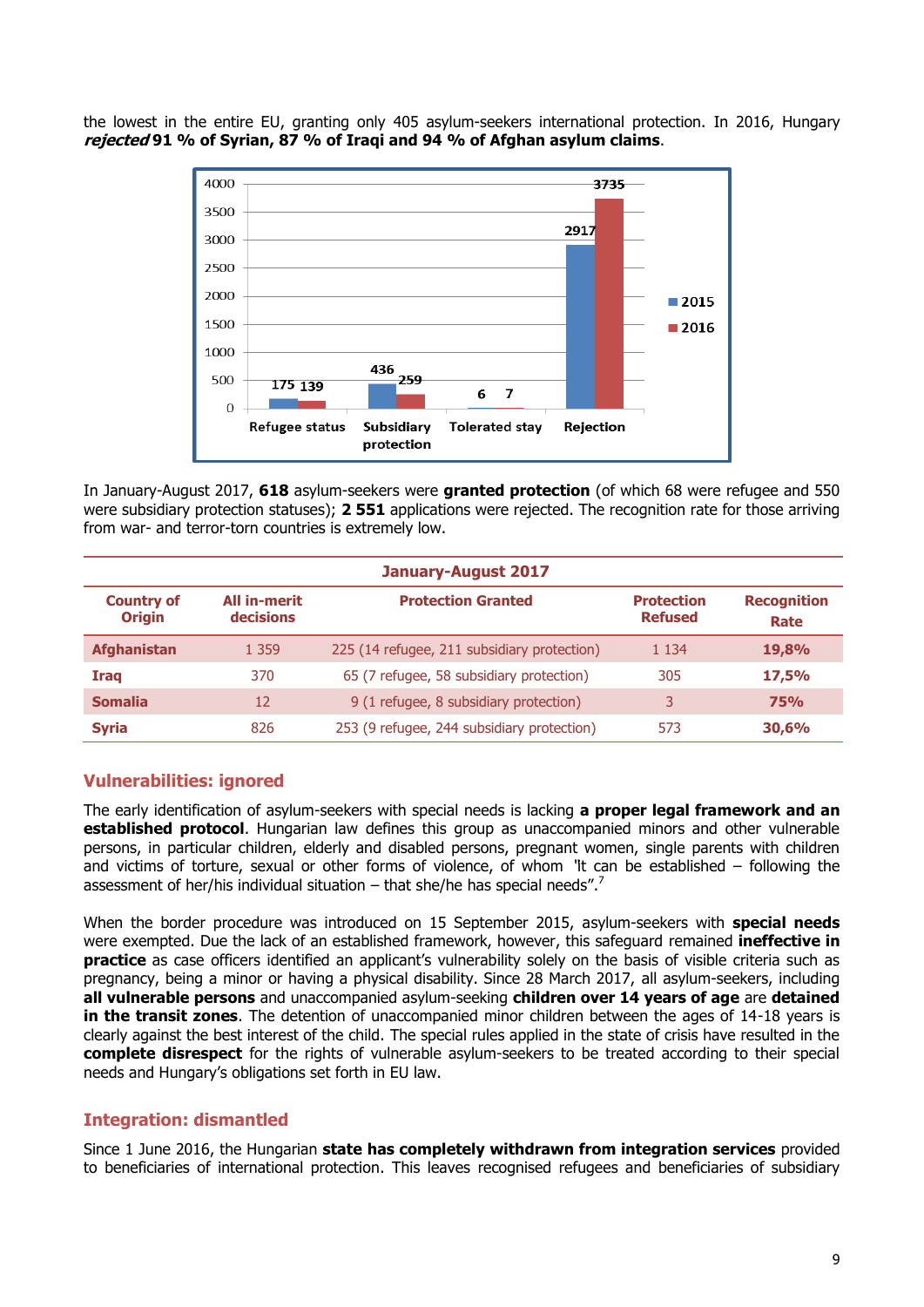protection at grave risk of **destitution and homelessness**. The period of stay in open reception centres following recognition as a beneficiary of international protection has been reduced from 60 days to 30 days. Now only civil society and religious charity organisations provide the much-needed services aimed at helping the integration process, such as assistance in housing, finding employment, learning the Hungarian language or family reunification.

As of 1 July 2016, the period during which family members of recognised refugees may apply for family reunification under preferential conditions has been reduced from 6 months to 3 months after the sponsor has been recognised as a refugee. This makes family unification even more difficult.

## **Hungary as an EU member: failing its obligations**

Hungary fails to honour its obligations as a member state of the European Union when it does not take part in responsibility sharing and solidarity mechanisms with other member states in the field of asylum. Participation in the **relocation** plan that started in September 2015 is both a symbolic and a tangible expression of solidarity with Greece and Italy, EU member states that have been struggling with receiving and processing the claims of asylum-seekers. Hungary in line with its 'no refugees' policy challenged the relocation plan<sup>8</sup> at the Court of Justice of the EU (CJEU) and decided not to implement the relocation of 1294 asylum-seekers to Hungary. Although on 6 September 2017, the CJEU dismissed Hungary's and Slovakia's legal action<sup>9</sup>, so far no asylum-seeker has been relocated to Hungary.



By wilfully destroying its asylum system and driving standards below the minimum requirements, the government of Hungary has created a situation where other member states can no longer use the **Dublin system** to return asylum-seekers to Hungary. In 2016, administrative authorities and courts at various levels in 15 EU Member States had stopped Dublin transfers to Hungary.<sup>10</sup> Although the reasons for such suspensions of Dublin returns to Hungary vary, the most often cited reasons include:

- the general application of the safe third country concept with regards to Serbia,
- consequently the risk of chain refoulement,
- systemic deficiencies in the Hungarian asylum system.

Similarly to 2016, the number of actual Dublin transfers to Hungary in 2017 remains very low: altogether **128**. On 10 April 2017, **UNHCR [called for an immediate suspension](http://www.unhcr.org/news/press/2017/4/58eb7e454/unhcr-urges-suspension-transfers-asylum-seekers-hungary-under-dublin.html) of Dublin transfers to Hungary**. **<sup>11</sup>** Most countries seem to respect UNHCR's call: since 10 April 2017 till 31 August a mere 7 transfers have taken place (1 from Lithuania, 2 from France and 4 from Switzerland).